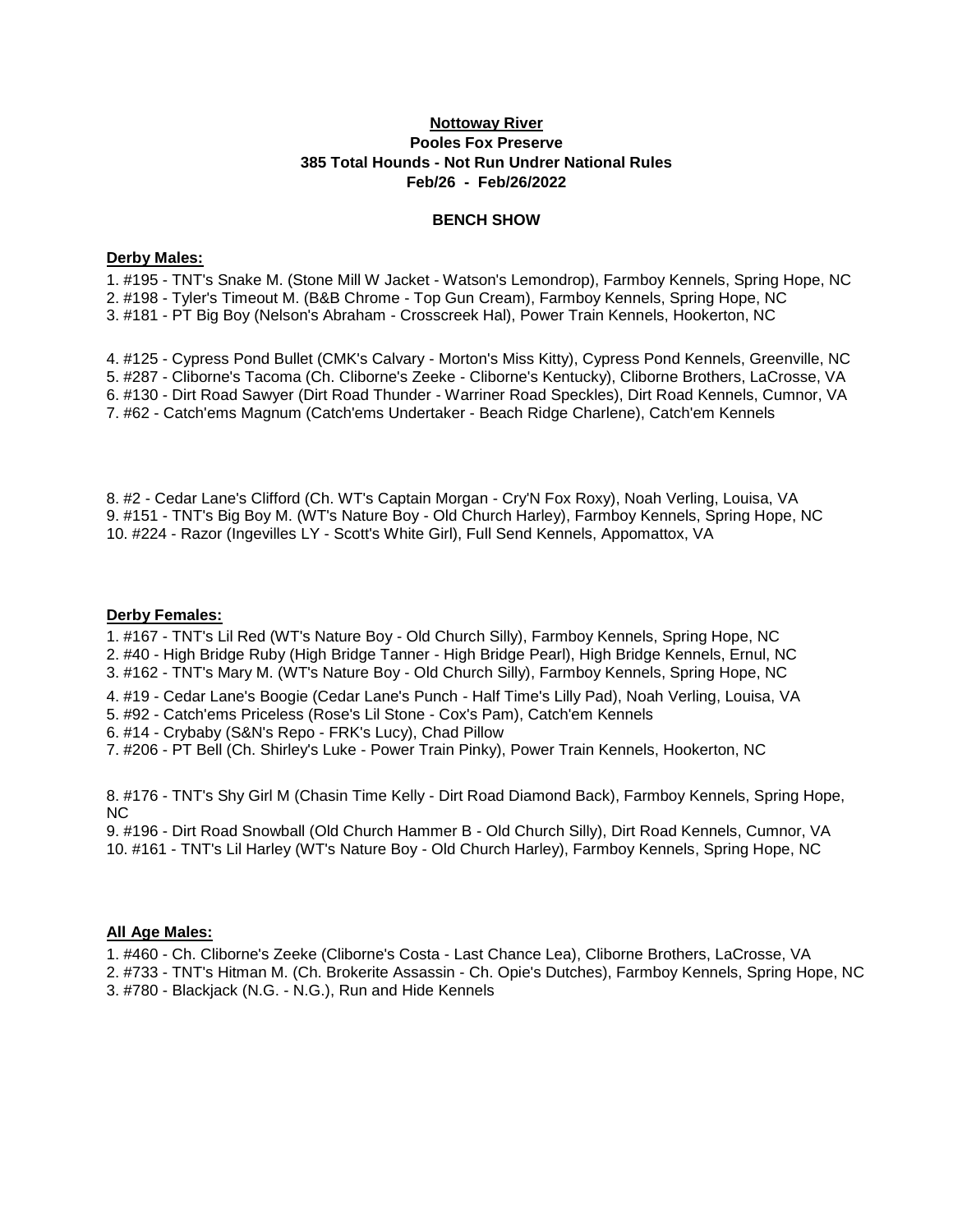4. #750 - Rose's Lil Stone (Rose's Lil Norman - Rose's Lightning), Catch'em Kennels

5. #781 - Hillbilly (N.G. - N.G.), Run and Hide Kennels

6. #737 - Eastview's Marco (Buckshot's Polo - Nelson's Mercedes), Eastview 88 Kennels, Red Oak, VA

7. #397 - CLK's JYD (Thompsons Grizzly - Thompsons Black Girl), Caughtcha-Lookin Kennels, Brodnax, VA

8. #571 - Play Dirty's Poppa Doc (Play Dirty's Candyman - Hollands Paleface), Play Dirty Kennels, Windsor, VA

9. #714 - Catch'ems Undertaker (Rose's Lil Stone - Catch'ems Carrot), Catch'em Kennels

10. #730 - Croaker's Ranger (Britton's Boomer - Dunlaueu's Lorretta), Eastview 88 Kennels, Red Oak, VA

### **All Age Females:**

1. #677 - Cliborne's Raye (Ch. Cliborne's Zeeke - Thompson's Diamond W), Cliborne Brothers, LaCrosse, VA

2. #515 - High Bridge Macy (Berry's Rusty - High Bridge Ms. Kay), High Bridge Kennels, Ernul, NC

3. #712 - TNT's Queenie M. (Dead Ready Bowie - Drive on Spade), Farmboy Kennels, Spring Hope, NC

4. #452 - Cypress Pond Crazy (BCK Sam - Cochran's Kate), Cypress Pond Kennels, Greenville, NC

5. #771 - Miller's Elvia (N.G. - N.G.), Miller and Shores Kennels

6. #485 - Cypress Pond Honey Rider (Haze Hon's Leopold - Haze Hon's Billy Jean), Cypress Pond Kennels, Greenville, NC

7. #394 - CLK's Tina (Opies Boone - Runem Down Ashley), Caughtcha-Lookin Kennels, Brodnax, VA

8. #307 - Scotts Delilah (CMK Calvery - Scott's Miss Bee), Dennis Scott, Gladstone, VA 9. #845 - Washburns Haze (Ch. AR Sunday Service - N.G.), Matthew Washburn, Brodnax, VA 10. #365 - PT Annabell (Nelson's Abraham - Wide Open Vegas SJ), Power Train Kennels, Hookerton, NC

 Best In Show: #195 - TNT's Snake M. Best Opposite Sex: #677 - Cliborne's Raye

### **HGA**

# **Derby: 183 Hounds**

1. #228 - G Smoke Cover Girl (The Guy Harvey - Double Barrel Coco), G Smoke Kennels, McKenny, VA 2. #107 - Buckwheat (B&B's Chrome - Ch. B&B's Lil Pearl), Old School Kennels, Windsor, VA

3. #3 - D&J's Dolly (Barefoot Skeet - Barefoot Werdi), D&J Kennels, Hookerton, NC

4. #116 - Lexi (Ch. B&B's Chrome - B&B Mercer), Jordan Webb, Suffolk, VA

5. #15 - His & Her's Gator (Opie's Lemonade - Opie's Katniss), His & Her's Kennels, Chesapeake, VA

6. #195 - TNT's Snake M. (Stone Mill W Jacket - Watson's Lemondrop), Farmboy Kennels, Spring Hope, NC 7. #173 - Down Souths White Man (Howards High Tide - Black Water Lacy), Down South Kennels, Conway, NC

8. #225 - Lil Pearl (B&B's Chrome - Ch. B&B's Lil Pearl), Old School Kennels, Windsor, VA

9. #286 - Atkins Priscilla (P&C Soul Brother - Atkins Daisy Duke), Noel Atkins, Crewe, VA

10. #129 - Dairy Hills Marcell (Ch. Wallace's Marcell - Atkins Runt), Dairy Hill Kennels, Randolph, VA

 Derby Combination: #195 - TNT's Snake M. (Stone Mill W Jacket - Watson's Lemondrop), Farmboy Kennels